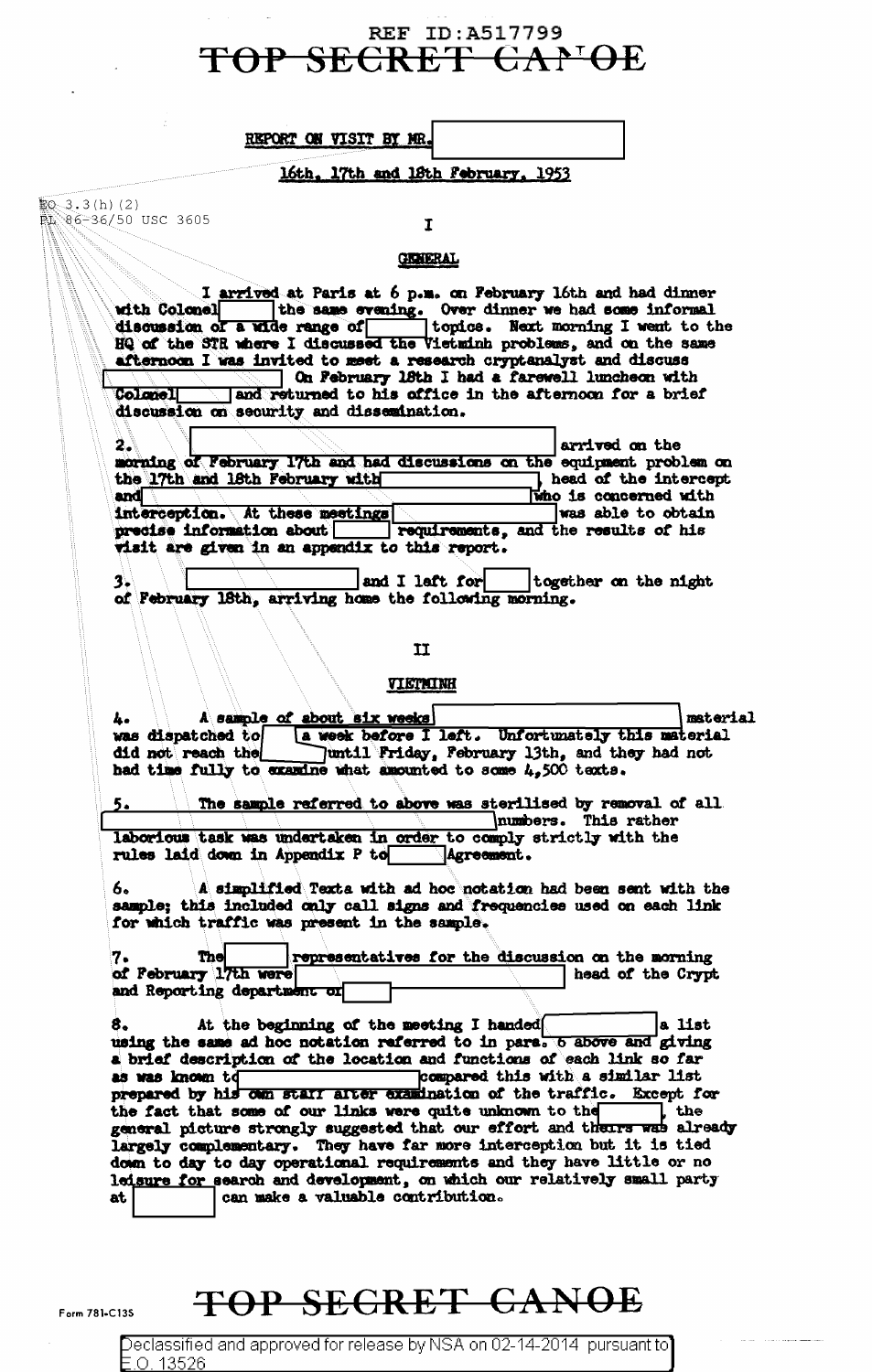# TOP SECRET CAP OE

| 9.                              | I explained to             |                                               | the system whereby all                                                                                                                                   |
|---------------------------------|----------------------------|-----------------------------------------------|----------------------------------------------------------------------------------------------------------------------------------------------------------|
|                                 |                            |                                               | on Vietminh and other Far Eastern problems                                                                                                               |
|                                 |                            |                                               | was concentrated at sand mentioned also that when working on Vietminh<br>we tended to concentrate on longer term problems (politico-economic situa-      |
|                                 |                            |                                               | tion and external relations) rather than the day to day conduct of the war.                                                                              |
|                                 |                            |                                               |                                                                                                                                                          |
| 10.                             |                            |                                               | N. Mouratoff said that he would take a copy of the complete French                                                                                       |
|                                 |                            |                                               | Vietminh interception data, superimpose on it the information about British                                                                              |
|                                 |                            |                                               | interception obtained from study of the sample of material supplied by us<br>and send the results to us with comments showing where we were duplicating, |
|                                 |                            |                                               | where our effort was of value to them and where they would like if possible                                                                              |
|                                 |                            |                                               | to have more help. In reply to a question from me he said that STR were                                                                                  |
|                                 |                            |                                               | willing to supply DSB with French raw material as required.                                                                                              |
| u.                              | done before the /          |                                               | There is a good deal of detail sorting and registration to be<br>can produce the annotated Texts referred to above,                                      |
|                                 |                            |                                               | and we may expect to have to wait a week or two before the next move comes                                                                               |
| from them.                      |                            |                                               |                                                                                                                                                          |
|                                 |                            |                                               |                                                                                                                                                          |
| 12.                             |                            | material on Vietminh, as sent in the sample.  | would like us meanwhile to continue to supply<br>raw                                                                                                     |
|                                 | (a)                        |                                               | They consider that for the time being at least it should come                                                                                            |
|                                 | tol                        | not to the sub-centre in                      |                                                                                                                                                          |
|                                 |                            |                                               |                                                                                                                                                          |
|                                 |                            | (b) The intelligence value of our             | is largely long                                                                                                                                          |
|                                 |                            |                                               | term and the sub-centre would in any case not be able to use it<br>for their short term work unless very special arrangements could                      |
|                                 |                            | be made for quick delivery.                   |                                                                                                                                                          |
|                                 |                            |                                               |                                                                                                                                                          |
| 13.                             |                            |                                               | The subject of exchange of crypt recoveries was not discussed.                                                                                           |
|                                 |                            |                                               |                                                                                                                                                          |
| : 3 (h) (2)<br>6–36/50 USC 3605 |                            | III                                           | EO 3.3(h)(2)                                                                                                                                             |
|                                 |                            |                                               |                                                                                                                                                          |
|                                 |                            |                                               |                                                                                                                                                          |
|                                 |                            |                                               |                                                                                                                                                          |
| 14.                             |                            |                                               | On the afternoon of February 17th I was invited by                                                                                                       |
|                                 |                            |                                               | material<br>to meet some of his crypt experts who had been working on                                                                                    |
| supplied by                     |                            |                                               |                                                                                                                                                          |
| 15.                             |                            | showed me a number of                         | and                                                                                                                                                      |
|                                 |                            |                                               | others, solved by his department. These fairly naturally corresponded to                                                                                 |
|                                 | the similar work done at   |                                               | No evidence was given of similar success on                                                                                                              |
|                                 | military problems.         |                                               |                                                                                                                                                          |
| 16.                             | He then sent for           |                                               | (the research officer of                                                                                                                                 |
|                                 |                            |                                               | whom I met last year - see para. 36 of DGC/2253) and the latter showed me                                                                                |
| some of the                     | work on                    |                                               |                                                                                                                                                          |
|                                 |                            |                                               |                                                                                                                                                          |
|                                 |                            | IV                                            |                                                                                                                                                          |
|                                 |                            |                                               |                                                                                                                                                          |
|                                 |                            | OTHER TOPICS REFERRED TO IN CONVERSATION WITH |                                                                                                                                                          |
| 17.                             |                            |                                               | are developing electronic high speed machinery,                                                                                                          |
|                                 | (a)                        | for production of random one time key.        |                                                                                                                                                          |
|                                 | and (b) for cryptanalysis. |                                               |                                                                                                                                                          |
|                                 |                            |                                               |                                                                                                                                                          |
| 18.<br>in use of                |                            |                                               | is convinced that the future of cryptanalysis lies<br>if only on account of the vast bulk of                                                             |
|                                 |                            | material that would need to be processed.     |                                                                                                                                                          |
|                                 |                            |                                               |                                                                                                                                                          |
|                                 |                            | $-2-$                                         |                                                                                                                                                          |
|                                 |                            |                                               |                                                                                                                                                          |
|                                 |                            |                                               |                                                                                                                                                          |

EQ 3  $\mathbf{P} \subseteq \mathcal{B}$ 

TOP SECRET CANOE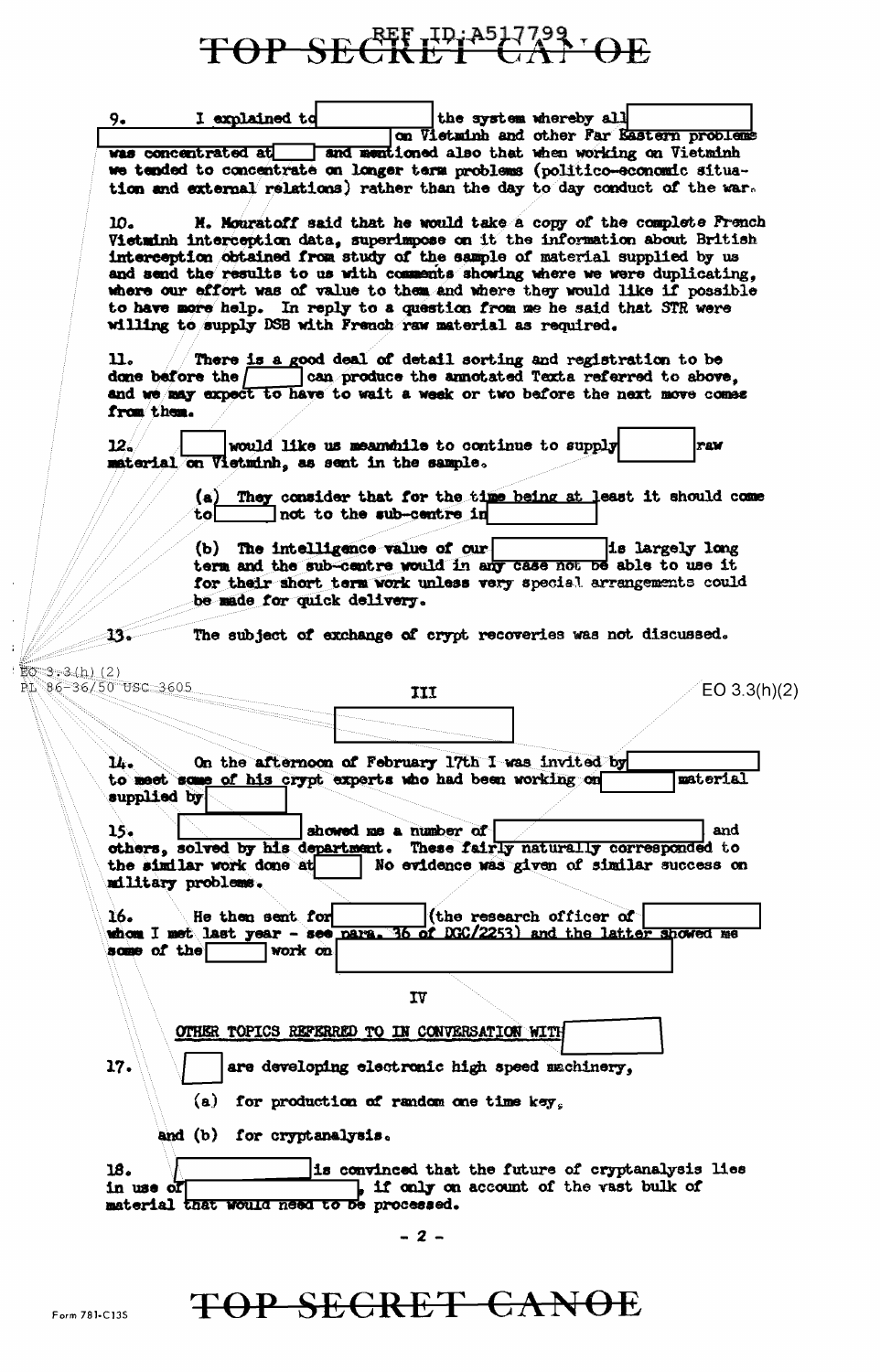REE ID: A517799, DE **TOP SE**  $EO 3.3(h)(2)$ mentioned the monitoring of an Allied exercise by 19. and expressed his concern at the lack of security in allied communica-Intend to carry out a larger scale monitoring of an tions. The exercise this summer and have promised to give us a detailed report. 20. showed me a new produced this year and kindly undertook to send me a copy. So far as I could judge from quick perusal of this book it is a well arranged work introducing basic mathematical principles at a relatively elementary stage just as  $\Box$ do in their training courses. I raised with Finally, before taking leave of 21. him the whole question of security of dissemination.  $(a)$  He said that in no intelligence report based on interception goes outside the intelligence compound on  $\Box$  except only  $\Box$ telegrams which go to the Foreign Ministry.  $(b)$  In reports were issued from the sub-centre with two different security gradings distinguished by different coloured paper. (c) As regards dissemination in he said that (i) Military reports went to specified officers on the General Staff who were forbidden to give them further distribution. (ii) /Reports on politico-economic-administrative matters went to similarly specified officers in the Security Police. kindly undertook to prepare a brief statement on Sigint security methods and send it to me.

 $EO$  3.3(h)(2) PL 86-36/50 USC 3605

TOP SECRET CANOE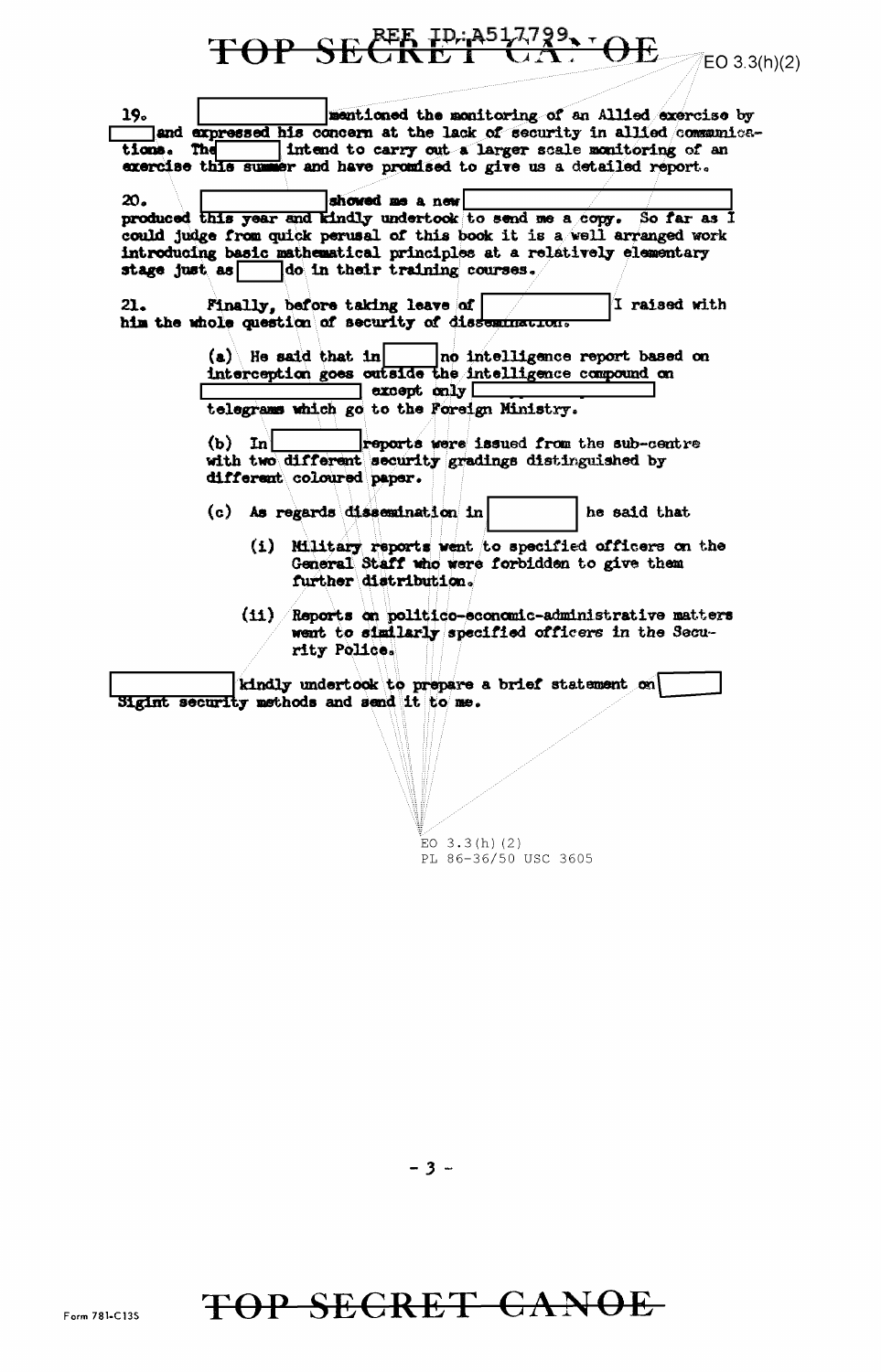| <b>REF ID: A517799</b><br><del>TOP SECRET CA</del><br>Appendix 'A'                                                                                            |        |                                                                                                                                                                                                                                                                                                                                                                                                                                                                                                                                                                                                                                                                                                           |  |  |
|---------------------------------------------------------------------------------------------------------------------------------------------------------------|--------|-----------------------------------------------------------------------------------------------------------------------------------------------------------------------------------------------------------------------------------------------------------------------------------------------------------------------------------------------------------------------------------------------------------------------------------------------------------------------------------------------------------------------------------------------------------------------------------------------------------------------------------------------------------------------------------------------------------|--|--|
| ON HIS VISIT TO<br>REPORT BY<br>EO 3.3(h)(2)<br>PL 86-36/50 USC 3605<br>$17/2/53 - 18/2/53$<br>In connection with technical matters arising from the visit of |        |                                                                                                                                                                                                                                                                                                                                                                                                                                                                                                                                                                                                                                                                                                           |  |  |
| AD1, I was present at a meeting held in Paris on February 17th. In com-<br>pany with AD1, I was introduced to:                                                |        |                                                                                                                                                                                                                                                                                                                                                                                                                                                                                                                                                                                                                                                                                                           |  |  |
|                                                                                                                                                               |        | Director                                                                                                                                                                                                                                                                                                                                                                                                                                                                                                                                                                                                                                                                                                  |  |  |
| A technical discussion followed between myself and<br>2.<br>(who's responsibilities include the radio equipment of the<br>This discussion was concerned       |        |                                                                                                                                                                                                                                                                                                                                                                                                                                                                                                                                                                                                                                                                                                           |  |  |
|                                                                                                                                                               |        | equipment requirements for the prosecution of the war against                                                                                                                                                                                                                                                                                                                                                                                                                                                                                                                                                                                                                                             |  |  |
|                                                                                                                                                               |        |                                                                                                                                                                                                                                                                                                                                                                                                                                                                                                                                                                                                                                                                                                           |  |  |
| 3.                                                                                                                                                            |        | asked for three things:-                                                                                                                                                                                                                                                                                                                                                                                                                                                                                                                                                                                                                                                                                  |  |  |
|                                                                                                                                                               | (a)    | Spaced loop $D/F$ equipment $(1.5 - 12)$ Mc/s acceptable)                                                                                                                                                                                                                                                                                                                                                                                                                                                                                                                                                                                                                                                 |  |  |
|                                                                                                                                                               |        | (b) Mobile 'single' loop equipment $(1.5 - 15$ Mc/s acceptable)                                                                                                                                                                                                                                                                                                                                                                                                                                                                                                                                                                                                                                           |  |  |
|                                                                                                                                                               |        | (c) HF receivers; to good, but not necessarily field, tropical<br>standards; not so hermstically sealed as to preclude main-<br>tenance in the field. Prequency coverage 1.5 to at least<br>$20$ Mc/s.                                                                                                                                                                                                                                                                                                                                                                                                                                                                                                    |  |  |
| 4.                                                                                                                                                            | I told |                                                                                                                                                                                                                                                                                                                                                                                                                                                                                                                                                                                                                                                                                                           |  |  |
|                                                                                                                                                               |        | (a) That delivery of the Marconi DFG29 spaced loop equipment,<br>which he was aware of, was at least eighteen months and<br>that there was no other equipment known to me with earlier<br>delivery.                                                                                                                                                                                                                                                                                                                                                                                                                                                                                                       |  |  |
|                                                                                                                                                               | (b)    | That no HF loop equipment was immediately available; either,<br>as far as I know, commercially or from Government sources.<br>That we, corselves, were about to adapt an existing receiver;<br>(a commercial write up on which<br>possibly the<br>I left with him, by the development of a simple screened<br>loop system. That we would add his requirement of 18<br>sets to the production run and do our best to meet the<br>target date of first deliveries in six months time.<br>That these sets would be tropicalised, as far as possible,<br>and would be complete with any auxiliary equipment (such as<br>convertors for battery operation) and a pack of spares<br>$(nrefersably 'life-time')$ |  |  |
|                                                                                                                                                               |        | I undertook to send details of the equiprent, as soon as<br>it had reached the design stage. I said I thought the cost<br>of the complete equipment, with spares backing, would be<br>in the region of                                                                                                                                                                                                                                                                                                                                                                                                                                                                                                    |  |  |
|                                                                                                                                                               |        | (c) That we would do our best to start the supply, within a<br>month, of 60 HF receivers of a general purpose tropicalised<br>pattern. (I did not commut myself to a specific type but<br>indicated it would probably be a standard Army one). That<br>the cost with spares backing would be about<br>per kit.                                                                                                                                                                                                                                                                                                                                                                                            |  |  |

## TOP SECRET CANOE

 $\hat{f}$  , and  $\hat{f}$  , and  $\hat{f}$  , and the component of the map

 $\mathcal{L}^{\text{max}}_{\text{max}}$  and  $\mathcal{L}^{\text{max}}_{\text{max}}$ 

 $\sim$   $\sim$ 

 $\bar{\mathcal{A}}$ 

 $\mathbf{z}$  .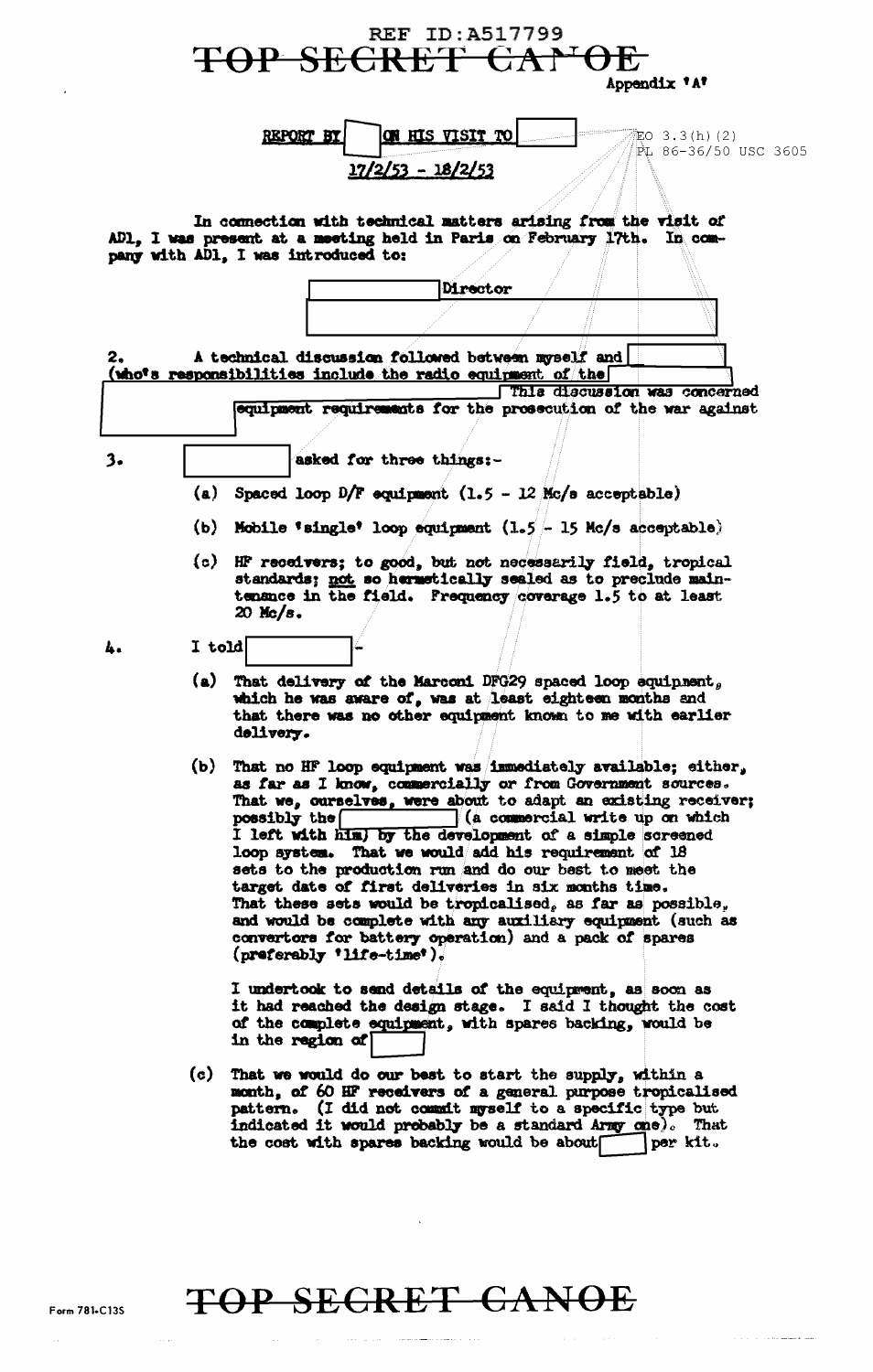

 $(d)$  That the above agreements were made on the assumption that a satisfactory arrangement for the formal transfer of the equipment would be made shortly.

As inquired about prices, I judged that he, as control-5, ler of the equipment concerned, had assumed that they might have to face up to payment.

The discussion was extremely cordial and I had the impression that, 6. were bitterly disappointed we could not assist them by the though the supply of spaced loop equipment, nevertheless they were very grateful for the aid we were able to offer, particularly the eighteen mobile D/F equipments.

told me that his interests were fully represented on so that there is apparently a satisfactory coordination of their 7. the scientific effort. The subject of miniaturisation came up and he stated that he was not aware of any special progress in that field, resulting in the production of very small receivers of the pocket type, etc.

 $EO$  3.3(h)(2) PL 86-36/50 USC 3605

 $EO$  3.3(h)(2)